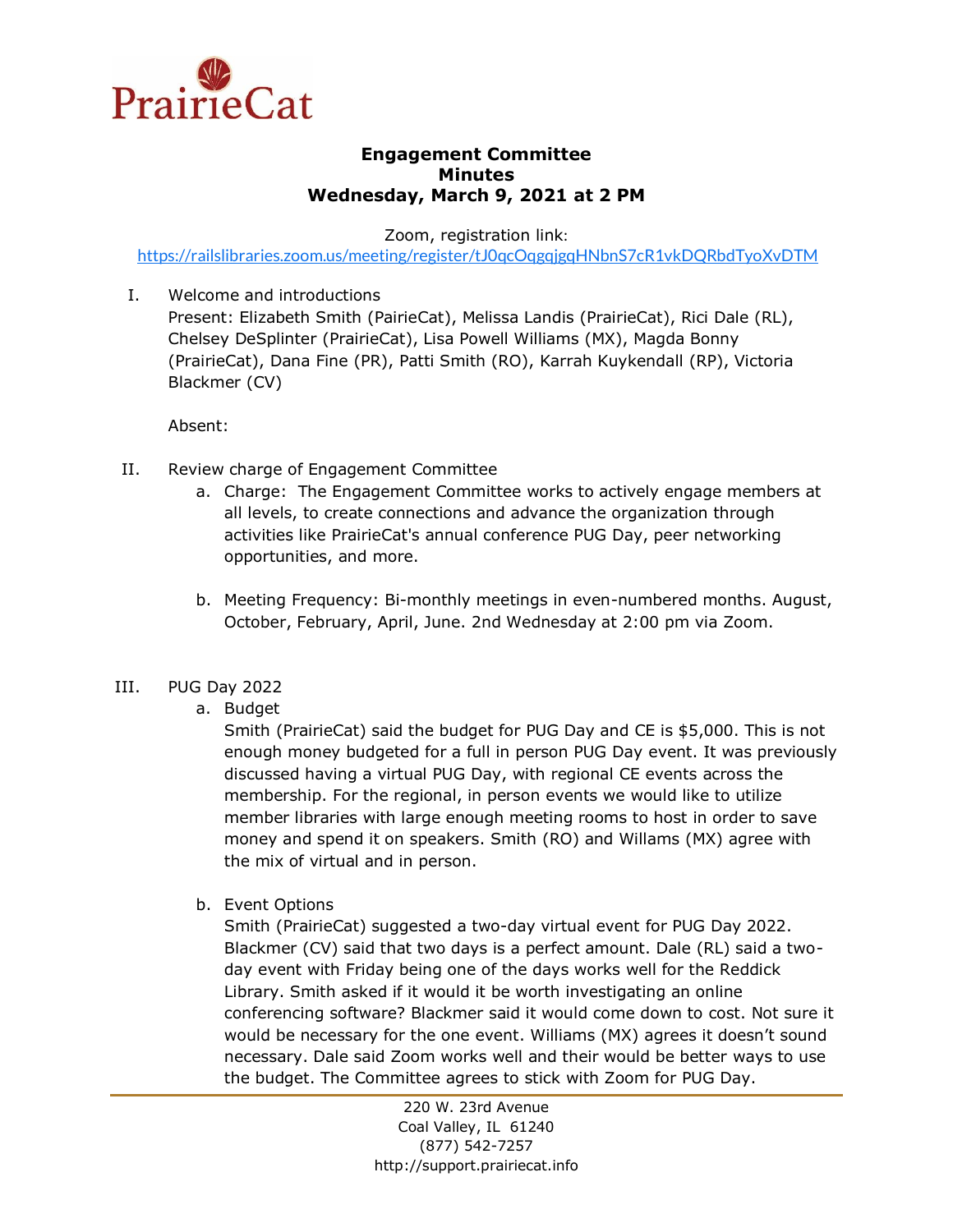

Smith also stated PrairieCat is updating the support site, she is hoping for more of a CE landing page where we could create a more sleek look for the PUG page.

c. Review possible dates

Smith (PrairieCat) gave a couple date options for PUG Day 2022. Typically, PUG Day has been in September, which has worked well. Looking at the calendar, which dates would work best September 22-23 or September 29- 30? The Committee is ok with either of those date choices. Smith will verify the dates with the PrairieCat staff.

d. RAILS CE Grant

Smith (PrairieCat) shared information about the RAILS CE Grant. The application deadline for the grant is April  $22^{nd}$ . We do have time to consider applying for this grant. PrairieCat qualifies for up to \$2,000, but, with receiving the grant would mean PUG Day would have to be open to all RAILS libraries. In the past, we have received the funds when we have applied. If we narrow down some speakers/topics in the next few weeks, we can apply for this grant. Smith will start a Basecamp to discuss speakers. Smith (RO) would like to see a speaker on the topic of book challenges.

- IV. Member Events Schedule for 2022
	- a. In-person Member Updates Spring 2022

Smith (PrairieCat) asked the committee for their thoughts on meeting in person for Member Updates. We would also do one virtual member update as well. The Committee likes the option of in person and virtual.

Smith also stated she and Coulter have considered pulling together a building Renovations panel for members. Dale (RL) and Kuykendall (RP) really like the idea and think it would be helpful.

- b. Regional CE events / Hybrid Options Smith (PrairieCat) will also start a Basecamp to start brainstorming some ideas for the regional CE events mentioned earlier in the meeting.
- c. Back-to-school event Feedback Smith (PrairieCat) said we have 32 school libraries. 24 are Union List and 8 are circulating. To increase our outreach to schools we want to plan a back to school event. We hope this will be a good opportunity for training and to touch base with the school libraries and any new staff. Dale (RL) thinks it's a great idea and a good way to get the schools feel engaged in PrairieCat.
- V. New Director Welcome Packet Feedback